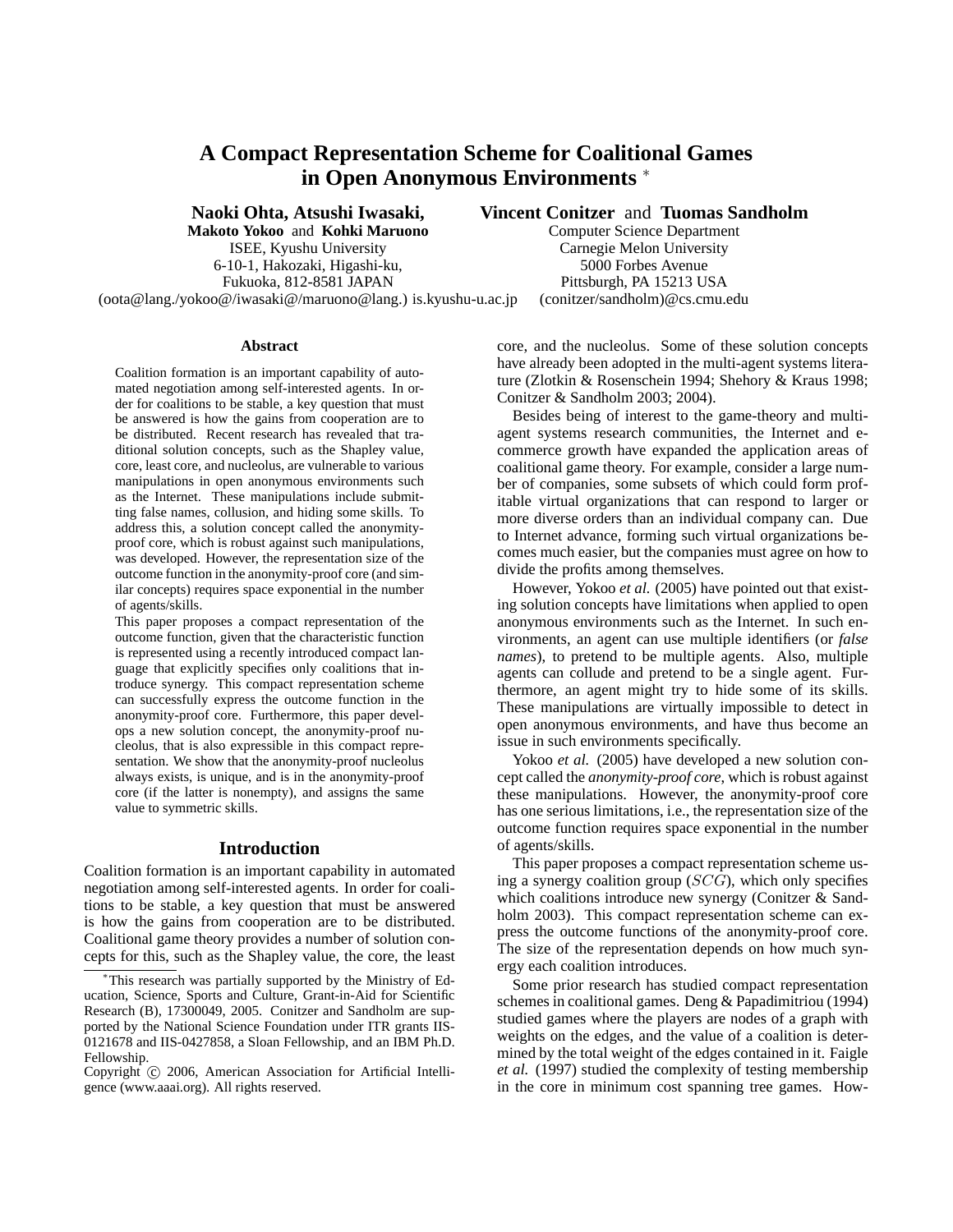ever, their results depend heavily on compact game representations specific to the game families under study. In contrast, we study a natural representation that can capture any characteristic function game, similar to (Conitzer & Sandholm 2003; Ieong & Shoham 2005). However, they do not address the various manipulations that are an issue in open anonymous environments.

## **Model**

Traditionally, value division in coalition formation is studied in *characteristic function games*, where each potential coalition (that is, each subset  $X$  of the agents) has value  $w(X)$  that it can obtain. This assumes that utility is transferable (for example, utility can be transferred using side payments) and that a coalition's value is independent of what non-members of the coalition do.

The characteristic function by itself does not give sufficient information to assess what manipulations may be performed by agents in an open anonymous environment. Yokoo *et al.* (2005) introduced a more fine-grained representation of what each agent brings to the table. Instead of defining the characteristic function over agents, we define it over the *skills* that the agents possess.<sup>1</sup>

**Definition 1 (skills and agents)** *Let* T *be the set of all possible skills. Each agent*  $t$  *has a subset of skills*  $S_t \subset T$ *. We* assume that the skills are unique:  $\forall t \neq u, S_t \cap S_u = \emptyset$ .<sup>2</sup>

**Definition 2 (characteristic function defined over skills)** *A characteristic function*  $v : 2^T \rightarrow \mathbb{R}$  assigns a value to *each set of skills.*

We denote by  $w$  the characteristic function defined over agents and by  $v$  the characteristic function defined over skills. For a given set of agents X, let  $S_X = \bigcup_{t \in X} S_t$ . Thus,  $w(X) = v(S_X)$ . Typically, both v and w are weakly increasing: adding more skills or agents to a coalition never causes harm. We also assume zero-normalized games in the characteristic function, i.e., the value of a single skill is zero. The length of the (naïve) representation of a characteristic function is exponential in the number of skills. We will describe how to represent it compactly later.

We assume that the coalition and the value division (payoffs to agents) are established as follows. There exists a party whom we will call the *mechanism designer*. The mechanism designer knows T, the set of all possible skills<sup>3</sup>, and  $v$ , the characteristic function over skills. If agent  $t$  is interested in joining a coalition, it declares its skills it has to the mechanism designer. The mechanism designer determines the value division among participants.

For this setting, Yokoo *et al.* (2005) identified the following three types of manipulations by the agents, i.e., *hiding skills*, *using false names*, and *acting in collusion*.

- An agent t can declare that its skill set is  $S_t' \subseteq S_t$ . It is assumed that an agent cannot claim to have skills that it does not have. Such a lie is detectable because the lie will be exposed if the agent is called on to apply such skills.
- Agent  $t$  can use multiple identifiers and declare that each identifier has subset of the skills  $S_t$ . Because the skills are unique, two different identifiers cannot declare having the same skill.<sup>4</sup> Thus, a false-name manipulation by agent  $t$ corresponds to a partition of  $S_t$  into multiple identifiers.
- Multiple agents can collude, i.e., pretend to be a single agent. They can declare that this agent's skills are the union of their skills (or a subset of this union, thus combining collusion with skill hiding).

By using the characteristic function defined over skills, the latter two manipulations become ineffective. Thus, we can concentrate our attention on hiding skills to develop a solution concept robust to such manipulations.

## **Anonymity-proof core**

In this section, we briefly review the recent solution concept called the *anonymity-proof core* (Yokoo *et al.* 2005). As that paper showed, the anonymity-proof core can be characterized by certain axiomatic conditions. We assume that the only knowledge that the mechanism designer has is  $T$  and  $v$ , the set of all possible skills and the characteristic function defined over  $T$ , respectively. He does not know the number of agents, or the skills possessed by each agent. He must define an outcome function  $\pi$  that decides, for all possible skill reports by the agents, how to divide the value generated by these skills.

The outcome function defined in (Yokoo *et al.* 2005) depends on a set of skills that an agent declares and a set of skills that other agents in a coalition declare. However, to simplify the notations, we introduce another formation of an outcome function. We can use this simplified formation without loss of generality as long as the outcome function is anonymity-proof.

More specifically, let  $S$  be the set of skills present in a game. Then, the outcome function  $\pi(s, S)$  takes  $s \in S$ and S as arguments and returns the payoff to the agent that has s, when the agent declares its skills as s and the total set of skills declared by the agents is S. Notice that, if an agent declares multiple skills, the payoff is the sum of the outcome functions of each of the skills. Before introducing the anonymity-proof core, we formally define an anonymityproof outcome function.

#### **Definition 3 (anonymity-proof outcome function)** *An outcome function* π *is* anonymity-proof *if*

• π *achieves Pareto efficiency:* ∀S*,* P  $s \in S \pi(s, S) = v(S)$ , *and*

<sup>&</sup>lt;sup>1</sup>The word "skills" should not be interpreted too strictly—while the skills may indeed correspond to the abilities of the agents, they may also correspond to, for example, resources that the agents possess.

<sup>2</sup>This is just for simplifying for the notation; even if there are identical skills, we can give them different names.

<sup>&</sup>lt;sup>3</sup>We do not require that each skill in  $T$  is actually possessed by some agent; the only thing that is required is that every skill that an agent possesses is indeed in  $T$ . Therefore, the mechanism designer really only needs to know an upper bound on the set of skills possessed by the agents.

<sup>&</sup>lt;sup>4</sup> Alternatively, we can consider a case where agents can declare that they have multiple "copies" of a single skill. We hope to address this model in our future works.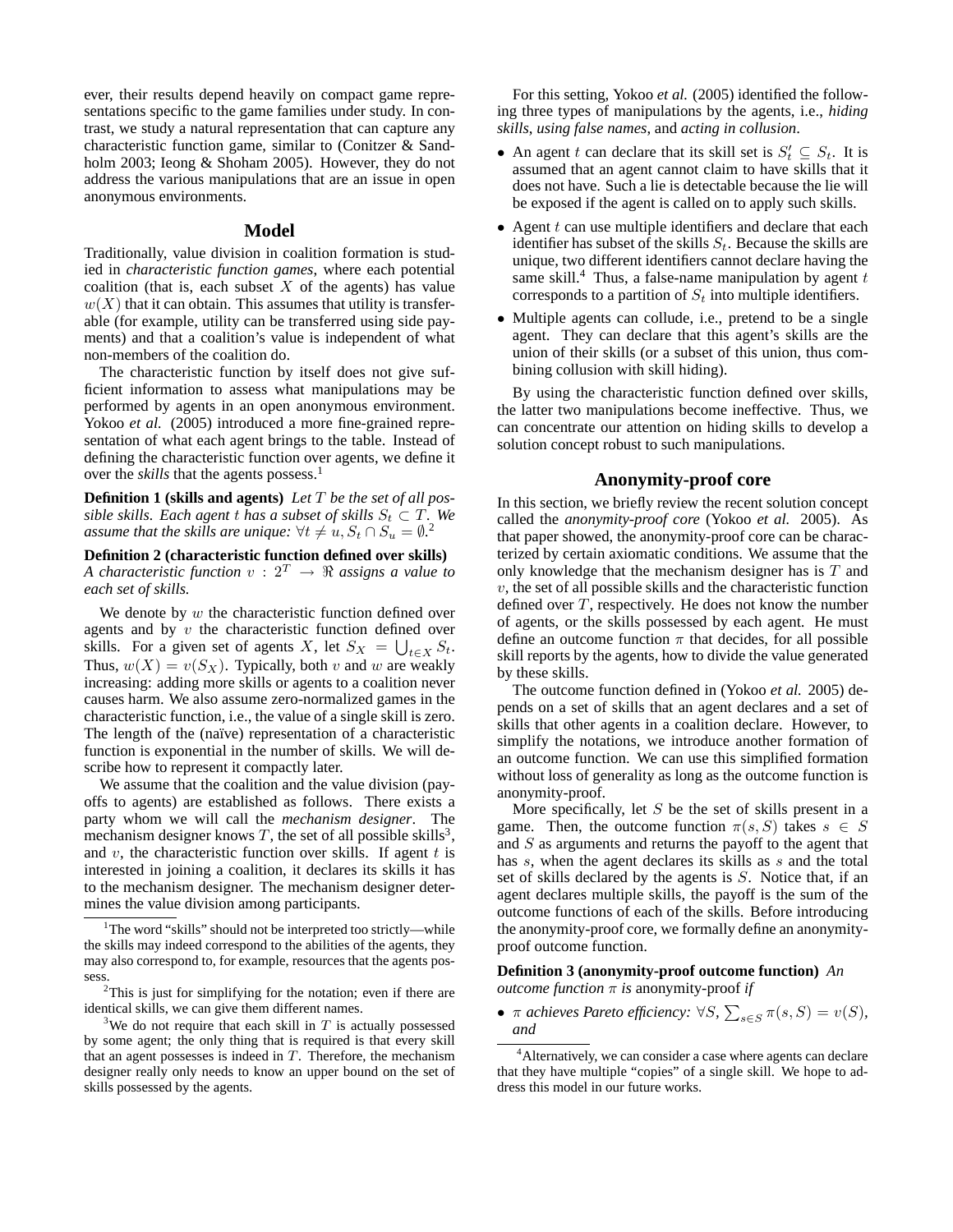• *π is robust against hiding skills:*  $\forall S, \forall S', \forall S'',$  *subject to*  $S'' \subset S' \subseteq \overline{S},$  $\subset S \subseteq S$ ,<br>  $s \in S''$ ,  $\pi(s, S \setminus (S' \setminus S'')) \leq \sum_{s \in S'} \pi(s, S)$ .

Yokoo *et al.* (2005) pointed out that conventional (agentbased) outcome functions are vulnerable to false-name manipulations and collusion, but they also proved that directly applying any solution concept to the skills is robust against false-name manipulations and collusion. Hence, as defined above, anonymity-proof outcome functions are robust against such manipulations.

Now we are ready to introduce the anonymity-proof core. Any anonymity-proof outcome function satisfies Pareto efficiency and provides no incentive for agents to use falsename manipulations, collusion, or hiding of skills. Therefore, to define the anonymity-proof core, we only need to add the *non-blocking* condition described below.

**Definition 4 (anonymity-proof core)** *An anonymity-proof outcome function*  $\pi$  *is in the anonymity-proof core if it satisfies the non-blocking condition:*

•  $\pi$  *is never blocked by any coalition* S', that is,  $\forall S, \forall S' \subseteq \pi$  $S, \sum_{s \in S'} \pi(s, S) \ge v(S').$ 

In short, the anonymity-proof core is a combination of core outcomes (each of which satisfies the non-blocking condition) for each possible sets of skills. These core outcomes must be chosen so that the no-hiding condition is satisfied.

**Example 1** Let there be a set of skills  $T = \{a, b, c, d, e\}.$ *Let the characteristic function over skills be:*

- $v(\{a, b, c, d, e\}) = 2$ ,
- $v(\{a, b, d, e\}) = v(\{b, c, d, e\}) = 2$
- $v(\{a, b, c, d\}) = v(\{a, b, c, e\}) = v(\{a, c, d, e\}) = 1,$
- $v(\{a, b, c\}) = v(\{a, b, d\}) = v(\{a, b, e\}) = v$  $v(\{a, d, e\}) = v(\{b, c, d\}) = v(\{b, c, e\}) =$  $v(\{b, d, e\}) = v(\{c, d, e\}) = 1,$
- $v({a, b}) = v({b, c}) = v({d, e}) = 1$ ,
- *for any other subset*  $S \subset T$ ,  $v(S) = 0$ .

*In this example, if there exist all of five skills, the conventional core gives* 1 *to* b*,* p *to* d*,* q *to* e*, and* 0 *to* a *and* c*, so that*  $p \ge 0$ *,*  $q \ge 0$ *,*  $p + q = 1$ *. If*  $p = q = 0.5$ *, this value division is the nucleolus.*

*Then, the anonymity-proof core gives the following outcome function: for all* p *and* q*, subject to*  $p \geq 0$ ,  $q \geq 0$ ,  $p + q = 1$ ,

- $\pi(b, \{a, b, \ldots\}) = \pi(b, \{b, c, \ldots\}) = 1,$
- $\pi(d, \{d, e, \ldots\}) = p, \pi(e, \{d, e, \ldots\}) = q$ , and
- *for any other skill s and subset*  $S \subset T$ ,  $\pi(s, S) = 0$ .

As Example 1 shows, for the second argument of the outcome functions, all possible combinations of skills should be considered. If the mechanism designer knows the set of skills possessed by agents beforehand, then it is suffice to specify the value division for these skills. However, in this setting, we assume the mechanism designer knows only an upper bound on the set of skills. Thus, the mechanism designer needs to prepare value divisions for all possible subsets of skills. In general, for a game with a set of skills S, where  $|S| = n$ , a traditional solution concept needs to specify the value division only for  $S$ , while an outcome function that is in the anonymity-proof core (and similar concepts) has to specify value divisions for all subsets of  $S$ , the number of which is  $2^{n-1}$ . Thus, the length of the (naïve) representation of the outcome function is exponential in the number of skills.

#### **Compact representation of outcome functions**

To overcome this problem, we develop a compact representation scheme that can express any outcome functions in the anonymity-proof core. We assume that the characteristic function is represented using a recently introduced compact language for this purpose, the *synergy coalition group (*SCG*)*, which explicitly specifies only coalitions that introduce synergy (Conitzer & Sandholm 2003).

**Definition 5 (synergy coalition group)** *The synergy coalition group* SCG *is a set of coalitions, each of which has some synergy, i.e.,*  $\forall S \in SCG, \forall \{S_1, \ldots, S_k\}$ *, where all some synergy, i.e.,*  $\forall S \in SCG, \ \forall \{S_1, \ldots, S_k\}$ , where all the  $S_j$  are disjoint and  $\bigcup_{1 \leq j \leq k} S_j = S$ ,  $v(S) > \sum_{S_j} v(S_j)$ *holds.*

For example, for the coalitional game in Example 1, the  $SCG$  is  $\{ \{a, b\}, \{b, c\}, \{d, e\}$ .

To describe a characteristic function, it suffices to only specify  $v(S)$  for each element of  $SCG$ . The value for coalition S, which is not an element of  $SCG$ , is defined as follows:  $v(S) = \max\{\sum_{1 \le j \le k} v(S_j) | \bigcup_{1 \le j \le k} S_j = S \text{ and }$ all the  $S_i$  are disjoint}.

From SCG, we create a group of coalitions called the *generalized synergy coalition group (GSCG)*, which is a superset of the SCG and contains a union of any number of elements of SCG that have a nonempty intersection.

**Definition 6 (generalized synergy coalition group)** *The generalized synergy coalition group* GSCG *is the smallest group of coalitions that satisfies the following conditions:*

- $\forall S, \text{ if } S \in SCG, \text{ then } S \in GSCG,$
- $\forall S_1 \in GSCG, \forall S_2 \in GSCG, \text{ if } S_1 \cap S_2 \neq \emptyset, \text{ then}$  $S_1 \cup S_2 \in GSCG$ .

For example, GSCG for the coalitional game in Example 1 is the union of  $SCG$  and  $\{a, b, c\}$ .

**Definition 7 (projection onto** GSCG**)** *For a set of skills* S*, projection* P<sup>S</sup> *of* S *onto* GSCG *is defined as follows:*

$$
P_S = \{G | G \in GSCG, G \subseteq S, \text{ and } \forall G', \text{where } G \subset G' \subseteq S, G' \notin GSCG\}.
$$

For example, for the five skills game in Example 1, the projection  $P_{\{a,b,c,d,e\}}$  onto  $GSCG$  is  $[\{a,b,c\},\{d,e\}].$ 

Now, we are ready to define a compact representation scheme of an outcome function.

**Definition 8 (compact representation)** *A compact outcome function*  $\pi_c$  *takes set of skills G, which is an element of* GSCG *and a skill* s*, which is an element of* G*, as arguments, and returns the value division of skill* s *when skills* G *exist.*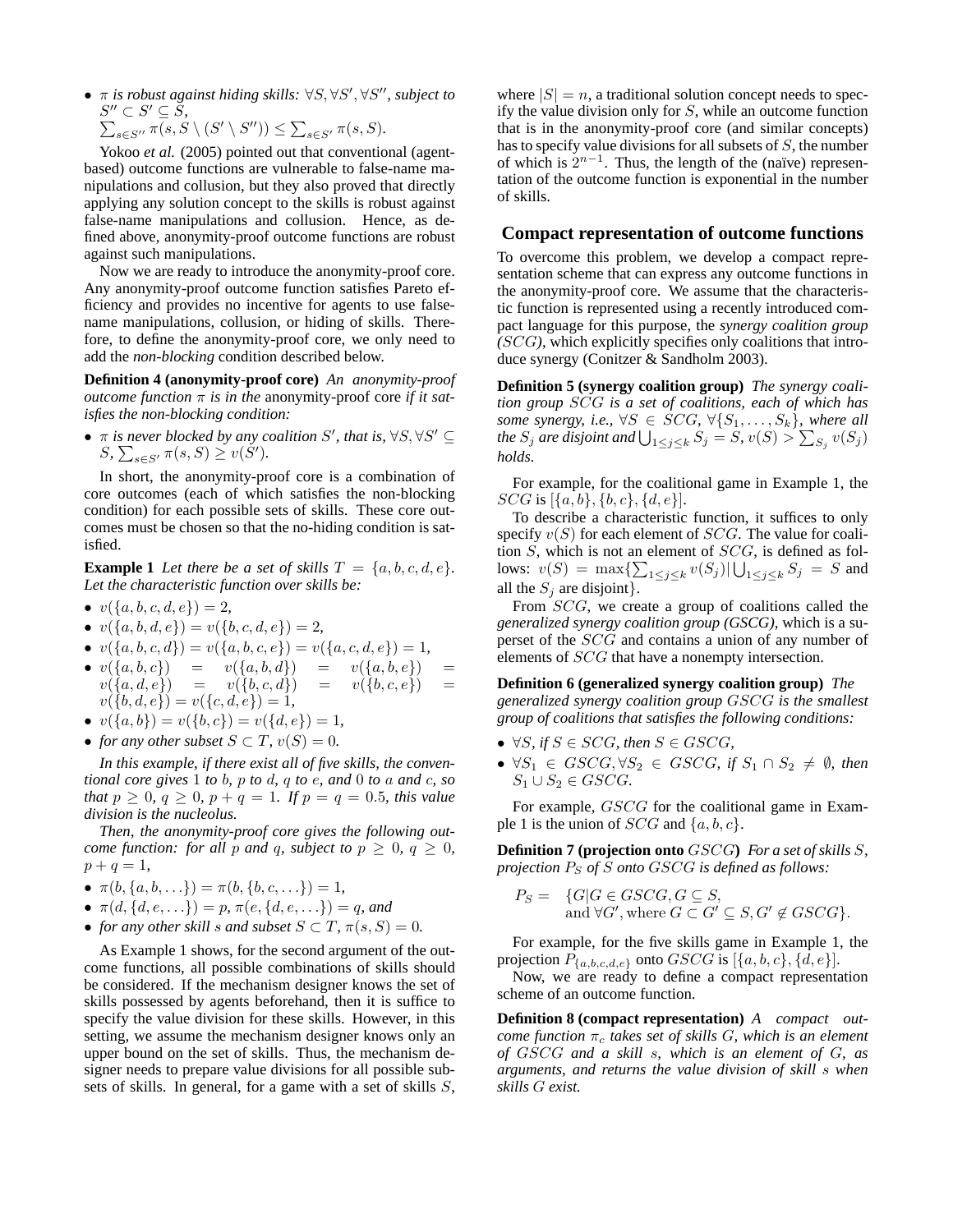Next, we show how a standard outcome function can be derived from a compact outcome function.

## **Definition 9 (compactly expressible outcome function)**

*An outcome function* π *is expressible by a compact outcome function*  $\pi_c$  *if the following equation holds for all s and S*, *where*  $s \in S$ *.* 

$$
\pi(s, S) = \begin{cases} \pi_c(s, G) & \text{where } s \in G \text{ and } G \in P_S \\ 0 & \text{if such } G \text{ exists,} \end{cases}
$$

A compact outcome function  $\pi_c$  defines the value division among skills in  $G \in GSCG$ . In Example 1, we describe the value divisions for  $\{a, b\}$ ,  $\{a, c\}$ ,  $\{d, e\}$ , and  $\{a, b, c\}$ .

Next, we examine the condition that  $\pi_c$  should satisfy so that the outcome function  $\pi$  that is expressible by  $\pi_c$  becomes anonymity-proof.

**Definition 10 (no-hiding condition for compact outcome function**) *A compact outcome function*  $\pi_c$  *satisfies the nohiding condition if it satisfies the following condition:* ∀G ∈  $GSCG, \forall S, S'$ , where  $S' \subset S \subseteq G$ , let  $P_{G \setminus (S \setminus S')}$  be the *projection of*  $G \setminus (S \setminus S')$  *onto GSCG*,

$$
\sum_{P \in P_{G \setminus (S \setminus S')}} \sum_{s \in (S' \cap P)} \pi_c(s,P) \leq \sum_{s \in (G \cap S)} \pi_c(s,G).
$$

**Theorem 1** *An outcome function* π*, which is expressible by a compact outcome function*  $\pi_c$ , *is anonymity-proof if*  $\pi_c$  *satisfies the no-hiding condition.*

**Proof** *We derive a contradiction by assuming that hiding some skills is beneficial. We assume there exist three mutually disjoint sets of skills*  $S_1$ ,  $S_2$ *, and*  $S_3$ *, where an agent has* S<sup>1</sup> ∪ S<sup>2</sup> *and other agents have* S3*. We assume for the agent, hiding*  $S_2$  *is beneficial, i.e.,* 

$$
\sum_{s \in S_1} \pi(s, S_1 \cup S_3) > \sum_{s \in (S_1 \cup S_2)} \pi(s, S_1 \cup S_2 \cup S_3).
$$

*For simplicity, we assume that the projection of*  $S_1 \cup S_2 \cup S_3$ *onto* GSCG *has a unique element of* G*. If the projection has multiple elements, we can derive the same conclusion by applying a similar argument herein to each element.*

*For each*  $s \in (S_1 \cap G)$ *, there exists at most one set that contains s in the projection of*  $G \setminus (G \cap S_2)$  *onto*  $GSCG$ *. Let us denote the set as* P*. If no such a set exists, we assume P* is an empty set. Also, for each  $s \in (S_1 \cap G)$ , there exists *at most one set that contains s in the projection of*  $S_1 \cup S_3$ *onto* GSCG*. Let us denote the set as* P 0 *. If no such a set*  $exists, we assume P' is an empty set.$ 

*Then, we show that*  $P = P^T$  *holds. It is clear that*  $P' \subseteq G$ *, otherwise, the projection of*  $S_1 \cup S_2 \cup S_3$  *onto* GSCG *must*  $\mathcal{L}$ *contain*  $G \cup P'$  *instead of*  $G$ *. If*  $P$  *and*  $P'$  *are different, then either* P or P' must be a proper subset of  $P \cup P'$ . However,  $P \cup P'$  is also a member of  $\widehat{GSCG}$  and a subset of  $S_1 \cup S_3$ and  $G$ . This means that  $P \cup P'$  should have been chosen *instead of*  $P$  *or*  $P'$ *.* 

*From the definition and the no-hiding condition, the following formulae hold:*

$$
\sum_{s \in (S_1 \cup S_2)} \pi(s, S_1 \cup S_2 \cup S_3) = \sum_{s \in ((S_1 \cup S_2) \cap G)} \pi_c(s, G)
$$
  
\n
$$
\geq \sum_{s \in (S_1 \cap G)} \pi_c(s, P),
$$

$$
\sum_{s \in S_1} \pi(s, S_1 \cup S_3) = \sum_{s \in (S_1 \cap G)} \pi_c(s, P')
$$
  
= 
$$
\sum_{s \in (S_1 \cap G)} \pi_c(s, P).
$$

From these formulae, we obtain  $\sum_{s \in S_1} \pi(s, S_1 \cup S_3) \leq$  $s \in (S_1 \cup S_2)$   $\pi(s, S_1 \cup S_2 \cup S_3)$ *, but this contradicts the as-* $\angle$ <sub>s∈(S<sub>1</sub>∪S<sub>2</sub>) <sup>*n*</sup>(3, *S*<sub>1</sub> ∪ *S*<sub>2</sub> ∪ *S*<sub>3</sub>), *but this contraint is the us-*<br>sumption that  $\sum_{s \in S_1}$  π(s, S<sub>1</sub>∪S<sub>3</sub>) >  $\sum_{s \in (S_1 \cup S_2)}$  π(s, S<sub>1</sub>∪</sub>  $S_2 \cup S_3$ *) holds*.  $\Box$ 

Next, we examine the condition that  $\pi_c$  should satisfy so that the outcome function  $\pi$  that is expressible by  $\pi_c$  is in the anonymity-proof core.

**Definition 11 (non-blocking condition for** SCG**)** *A compact outcome function*  $\pi_c$  *satisfies the non-blocking condi-* $\text{tion for } SCG, \text{ if } \forall G \in GSCG, \forall S \in SCG, \text{ where } S \subseteq G,$  $s \in S \pi_c(s, G) \ge v(S)$  *holds.* 

**Theorem 2** *An outcome function* π*, which is expressible by a compact outcome function*  $\pi_c$ *, is in the anonymity-proof core if*  $\pi_c$  *satisfies the no-hiding condition and the nonblocking condition for* SCG*.*

**Proof** *First, we show that if*  $\pi$  *is blocked by a coalition, then*  $\pi$  *is also blocked by an element of SCG (this characteristic corresponds to Lemma 2 described in Conitzer & Sandholm (2003)). Let us assume* C *is a blocking coalition when there exists a set of skills*  $S$ , *i.e.*,  $v(C) >$  $P \in P_S$   $\sum_{s \in (C \cap P)} \pi(s, S)$  *holds.* Then, let us choose  $\{C_1, ..., C_k\}$  *so that*  $C_j \in SCG$ *, all of the*  $C_j$  *are disjoint,* and  $v(C) = v(C_1) + \ldots + v(C_k)$  *holds. From the definition of* SCG, we can always choose such  $\{C_1, ..., C_k\}$ . Then, *the following condition holds:*

$$
\sum_{1 \le j \le k} v(C_j) > \sum_{1 \le j \le k} \sum_{P \in P_{S}} \sum_{s \in (C_j \cap P)} \pi_c(s, S).
$$

*Thus, for at least one*  $C_j$ *,* 

$$
v(C_j) > \sum_{P \in P_S} \sum_{s \in (C_j \cap P)} \pi_c(s, S),
$$

*which means that*  $C_j \in SCG$  *is also a blocking coalition.* 

*Now, let us assume that although*  $\pi_c$  *satisfies the no-hiding condition and the non-blocking condition for each element of* SCG*,* π *is not in the anonymity-proof core. This means that there exists a blocking coalition. Thus, there must be an element of* SCG *that is a blocking coalition. However, this contradicts the assumption that the non-blocking condition for SCG holds*.  $\Box$ 

**Example 2** *Consider the skills and the function* v *of Example 1. The outcome function in the anonymity-proof core is compactly expressible by the following compact outcome function in the anonymity-proof core. For all* p *and* q*, subject to*  $p \ge 0$ ,  $q \ge 0$ ,  $p + q = 1$ ,

- $\pi_c(a, \{a, b, c\}) = 0, \pi_c(b, \{a, b, c\}) = 1,$  $\pi_c(c, \{a, b, c\}) = 0,$
- $\pi_c(a, \{a, b\}) = 0, \pi_c(b, \{a, b\}) = 1,$
- $\bullet \ \pi_c(b, \{b, c\}) = 1, \pi_c(c, \{b, c\}) = 0,$
- $\pi_c(d, \{d, e\}) = p, \pi_c(e, \{d, e\}) = q.$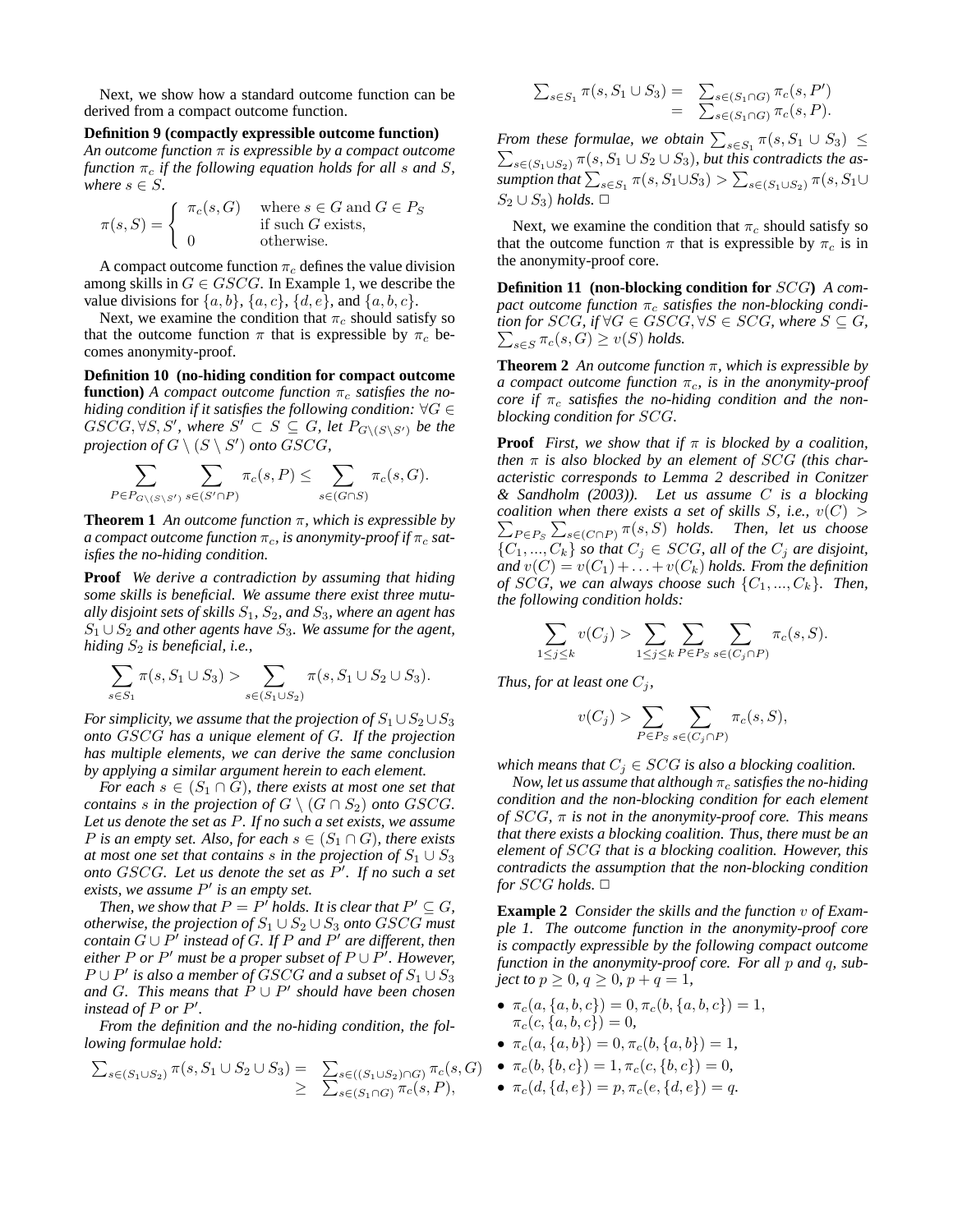*From this compact representation, we can rederive the original outcome function. For example, let us derive*  $\pi(d, \{a, b, c, d, e\})$ *. For the five skills game,* since  $P_{\{a,b,c,d,e\}}$  consists of  $[\{a,b,c\},\{d,e\}]$ *, we have*  $\pi(d, \{a, b, c, d, e\}) = \pi_c(d, \{d, e\}) = p$ . Alternatively, *when an agent has two skills* b *and* d*, the outcome function is the sum of*  $\pi(b, \{a, b, c, d, e\})$  *and*  $\pi(d, \{a, b, c, d, e\})$ *, which*  $is \pi_c(b, \{a, b, c\}) + \pi_c(d, \{d, e\}) = 1 + p.$ 

For this game, while the outcome function requires to For this game, while the outcome function requires to specify the value for  $\sum_{2 \leq j \leq 5} j \cdot 5C_j = 75$  combinations, the compact outcome function needs to specify only 9 combinations. As Example 2 shows, our proposed compact representation scheme significantly reduces the representation size. Furthermore, the following theorem shows that we can find an outcome function that is compactly expressible if the anonymity-proof core is nonempty.

**Theorem 3** *If an outcome function*  $\pi$  *is in the anonymityproof core, then there exists an outcome function*  $\pi_c$  *that is compactly expressible and is in the anonymity-proof core.*

**Proof** Let us choose a compact outcome function  $\pi_c$  so that  $\forall G \in GSCG, \forall s \in G, \pi_c(s, G) = \pi(s, G)$  holds. From *the assumption that*  $\pi$  *is anonymity-proof, it is clear that*  $\pi_c$ *satisfies the no-hiding condition and the non-blocking condition. Thus, by Theorem 2, the outcome function which is expressible by*  $\pi_c$  *is in the anonymity-proof core.*  $\Box$ *.* 

## **Anonymity-proof nucleolus**

In this section, we develop a new solution concept called *anonymity-proof nucleolus*. We extend the traditional nucleolus (Schmeidler 1969) to the anonymity-proof nucleolus using our compact representation.

Before introducing the anonymity-proof nucleolus, we briefly explain the traditional nucleolus. For any outcome (payoff) vector, for any coalition, we can consider the *excess* (or *dissatisfaction*) of that coalition, which is the difference between the value of the characteristic function for that coalition, and the sum of values that agents (skills) in the coalition obtain. Now consider the vector of all the coalitions' excesses, sorted in descending order. The nucleolus chooses the outcome that lexicographically minimizes this vector—that is, it first minimizes the greatest excess, then the second-greatest excess, etc. The nucleolus has some desirable properties: for a transferable utility game, it always exists, is unique (even if the core of the game is empty), is in the core if the core is nonempty, and is symmetric.

The same properties hold for the anonymity-proof nucleolus. In particular, the allocation is uniquely determined, even if the anonymity-proof core is empty, and the anonymityproof nucleolus belongs to the anonymity-proof core if the anonymity-proof core is nonempty. Before we define the anonymity-proof nucleolus, let us define *excess* and the *compact excess vector*.

**Definition 12 (excess and compact excess vector)** *Given a set of skills* G*, which is an element of* GSCG*, and a subset of skills*  $S \subseteq G$ *, let us define the excess of*  $S$  *as*  $v(S) - \sum_{s \in S} \pi_c(s, G)$ . The compact excess vector *for a compact outcome function*  $\pi_c$  *is defined as the vector of*  *excesses for coalitions, where each coalition* S *satisfies either that* S *is in* SCG *or* S *consists of exactly one skill, in descending order.*

We can now introduce the anonymity-proof nucleolus.

#### **Definition 13 (anonymity-proof nucleolus)** *The*

*anonymity-proof nucleolus is the compact outcome function that satisfies the no-hiding condition and gives the (lexicographically) best compact excess vector.*

**Example 3** *Consider the skills and the function* v *of Example 1. In this example, if there exist all of five skills, the conventional nucleolus gives 1 to b, 0.5 to d and e, and 0 to a and c. On the other hand, the outcome function in the anonymity-proof nucleolus is expressible by the following compact outcome function:*

- $\pi_c(a, \{a, b, c\}) = 0, \pi_c(b, \{a, b, c\}) = 1,$  $\pi_c(c, \{a, b, c\}) = 0,$
- $\bullet \ \pi_c(a, \{a, b\}) = 0, \pi_c(b, \{a, b\}) = 1,$
- $\pi_c(b, \{b, c\}) = 1, \pi_c(c, \{b, c\}) = 0,$
- $\pi_c(d, \{d, e\}) = 0.5, \pi_c(e, \{d, e\}) = 0.5.$

We now prove several basic properties of the anonymityproof nucleolus.

**Theorem 4** *The anonymity-proof nucleolus is unique.*

**Proof** *We derive a contradiction assuming that there exist two distinct compact outcome functions*  $\pi_c'$  *and*  $\pi_c''$  *that satisfy the no-hiding condition and give the identical compact excess vector, which is lexicographically best. Let a compact output function*  $\pi_c$  *be the average of*  $\pi_c'$  *and*  $\pi_c''$ *, i.e.,*  $\forall s \in G, G \in GSCG, \pi_c(s, G) = (\pi_c'(s, G) + \pi_c''(s, G))/2.$ *It is clear that*  $\pi_c$  *satisfies the no-hiding condition, since both*  $\pi_c'$  *and*  $\pi_c''$  *satisfy the no-hiding condition. Also, we can show that*  $\pi_c$  *gives a lexicographically better compact excess vector than that of*  $\pi_c$  *or*  $\pi_c^0$ , *using a similar argument as the proof of Theorem 2 in Schmeidler (1969). This contradicts the assumption that*  $\pi_c$  *and*  $\pi_c$  *give the lexicographically best compact excess vector.* ✷

**Theorem 5** *The anonymity-proof nucleolus always exists.*

**Proof** *It is suffice to show that there exists at least one compact outcome function that satisfies no-hiding condition. Let us consider the following compact outcome function.*

• *Assume a lexicographic order among all skills* T *is defined.*  $\forall G \subseteq GSCG$ *, we set*  $\pi_c(s, G)$  *as follows:*  $\pi_c(s, G) = v(G)$  if s is the first skill within G that ap*pears in the lexicographic order,*  $\pi_c(s, G) = 0$  *otherwise.* 

*It is clear that this compact output function satisfies the nohiding condition, i.e., hiding skills is clearly useless.*  $\Box$ .

**Theorem 6** *If the anonymity-proof core is nonempty, then the anonymity-proof nucleolus is in the anonymity-proof core.*

**Proof** *Assume*  $\pi_c$  *is the anonymity-proof nucleolus. From Theorem 3, if the anonymity-proof core is nonempty, there exists a compact outcome function* π 0 c *that gives an outcome function that is in the anonymity-proof core. Each element of*